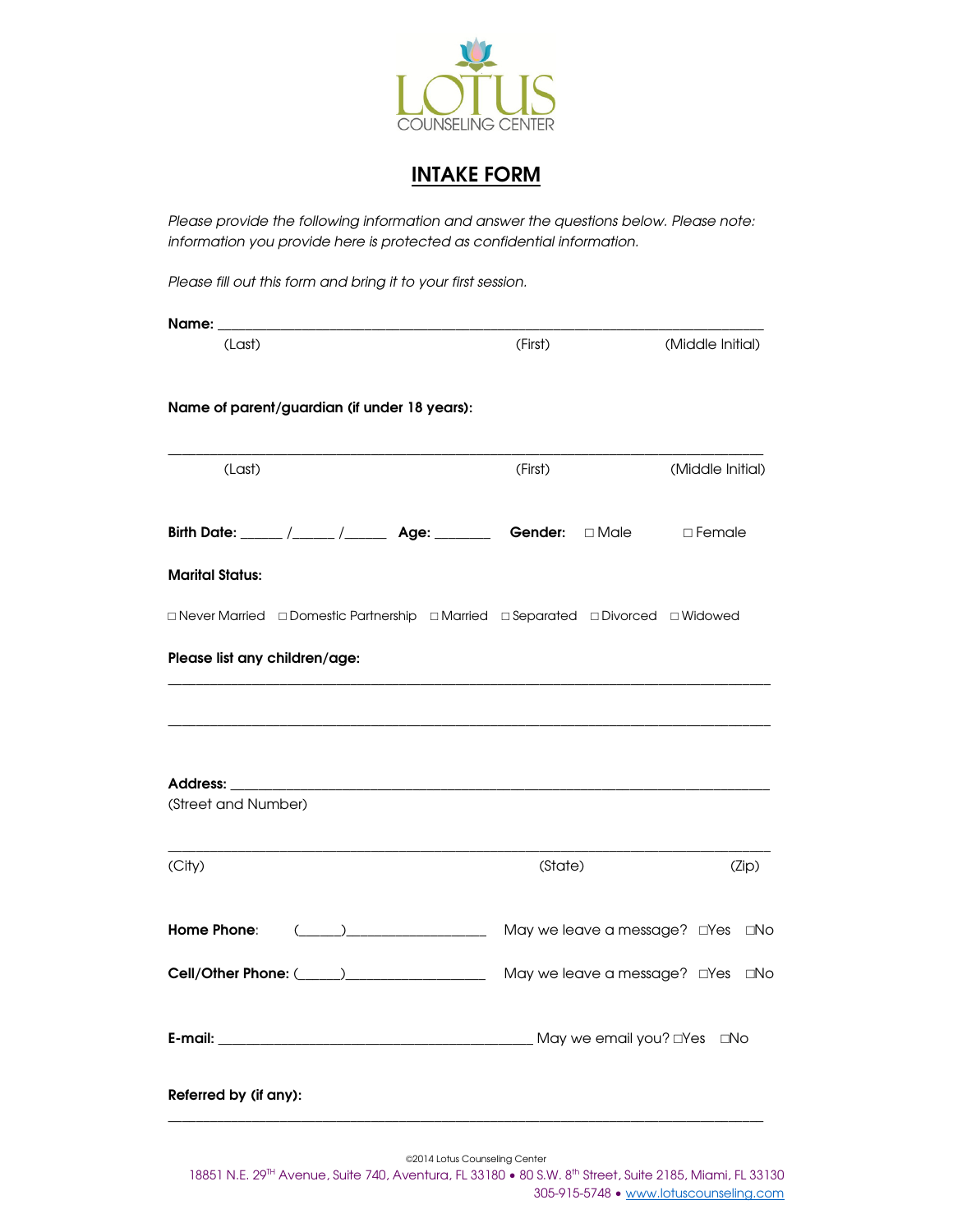## **Have you previously received any type of mental health services (psychotherapy, psychiatric services, etc.)?**

\_\_\_\_\_\_\_\_\_\_\_\_\_\_\_\_\_\_\_\_\_\_\_\_\_\_\_\_\_\_\_\_\_\_\_\_\_\_\_\_\_\_\_\_\_\_\_\_\_\_\_\_\_\_\_\_\_\_\_\_\_\_\_\_\_\_\_\_\_\_\_\_\_\_\_\_\_\_\_\_\_\_\_\_\_\_\_

\_\_\_\_\_\_\_\_\_\_\_\_\_\_\_\_\_\_\_\_\_\_\_\_\_\_\_\_\_\_\_\_\_\_\_\_\_\_\_\_\_\_\_\_\_\_\_\_\_\_\_\_\_\_\_\_\_\_\_\_\_\_\_\_\_\_\_\_\_\_\_\_\_\_\_\_\_\_\_\_\_\_\_\_\_\_\_

\_\_\_\_\_\_\_\_\_\_\_\_\_\_\_\_\_\_\_\_\_\_\_\_\_\_\_\_\_\_\_\_\_\_\_\_\_\_\_\_\_\_\_\_\_\_\_\_\_\_\_\_\_\_\_\_\_\_\_\_\_\_\_\_\_\_\_\_\_\_\_\_\_\_\_\_\_\_\_\_\_\_\_\_\_\_\_

\_\_\_\_\_\_\_\_\_\_\_\_\_\_\_\_\_\_\_\_\_\_\_\_\_\_\_\_\_\_\_\_\_\_\_\_\_\_\_\_\_\_\_\_\_\_\_\_\_\_\_\_\_\_\_\_\_\_\_\_\_\_\_\_\_\_\_\_\_\_\_\_\_\_\_\_\_\_\_\_\_\_\_\_\_\_\_

\_\_\_\_\_\_\_\_\_\_\_\_\_\_\_\_\_\_\_\_\_\_\_\_\_\_\_\_\_\_\_\_\_\_\_\_\_\_\_\_\_\_\_\_\_\_\_\_\_\_\_\_\_\_\_\_\_\_\_\_\_\_\_\_\_\_\_\_\_\_\_\_\_\_\_\_\_\_\_\_\_\_\_\_\_\_\_

\_\_\_\_\_\_\_\_\_\_\_\_\_\_\_\_\_\_\_\_\_\_\_\_\_\_\_\_\_\_\_\_\_\_\_\_\_\_\_\_\_\_\_\_\_\_\_\_\_\_\_\_\_\_\_\_\_\_\_\_\_\_\_\_\_\_\_\_\_\_\_\_\_\_\_\_\_\_\_\_\_\_\_\_\_\_\_

\_\_\_\_\_\_\_\_\_\_\_\_\_\_\_\_\_\_\_\_\_\_\_\_\_\_\_\_\_\_\_\_\_\_\_\_\_\_\_\_\_\_\_\_\_\_\_\_\_\_\_\_\_\_\_\_\_\_\_\_\_\_\_\_\_\_\_\_\_\_\_\_\_\_\_\_\_\_\_\_\_\_\_\_\_\_\_

\_\_\_\_\_\_\_\_\_\_\_\_\_\_\_\_\_\_\_\_\_\_\_\_\_\_\_\_\_\_\_\_\_\_\_\_\_\_\_\_\_\_\_\_\_\_\_\_\_\_\_\_\_\_\_\_\_\_\_\_\_\_\_\_\_\_\_\_\_\_\_\_\_\_\_\_\_\_\_\_\_\_\_\_\_\_\_

\_\_\_\_\_\_\_\_\_\_\_\_\_\_\_\_\_\_\_\_\_\_\_\_\_\_\_\_\_\_\_\_\_\_\_\_\_\_\_\_\_\_\_\_\_\_\_\_\_\_\_\_\_\_\_\_\_\_\_\_\_\_\_\_\_\_\_\_\_\_\_\_\_\_\_\_\_\_\_\_\_\_\_\_\_\_\_

 $\Box$  No  $\Box$  Yes

Previous therapist/practitioner:

## **Are you currently taking any prescription medication?**

□ No □ Yes

Please list:

## **Have you ever been prescribed psychiatric medication?**

 $\Box$  No  $\Box$  Yes

Please list and provide dates:

## GENERAL HEALTH AND MENTAL HEALTH INFORMATION

**1. How would you rate your current physical health? (please circle)** 

Poor Unsatisfactory Satisfactory Good Very good

Please list any specific health problems you are currently experiencing:

## **2. How would you rate your current sleeping habits? (please circle)**

Poor Unsatisfactory Satisfactory Good Very good

Please list any specific sleep problems you are currently experiencing:

**3. How many times per week do you generally exercise? \_\_\_\_\_\_\_\_\_\_** 

What types of exercise to you participate in:

©2014 Lotus Counseling Center

\_\_\_\_\_\_\_\_\_\_\_\_\_\_\_\_\_\_\_\_\_\_\_\_\_\_\_\_\_\_\_\_\_\_\_\_\_\_\_\_\_\_\_\_\_\_\_\_\_\_\_\_\_\_\_\_\_\_\_\_\_\_\_\_\_\_\_\_\_\_\_\_\_\_\_\_\_\_\_\_\_\_\_\_\_\_\_

\_\_\_\_\_\_\_\_\_\_\_\_\_\_\_\_\_\_\_\_\_\_\_\_\_\_\_\_\_\_\_\_\_\_\_\_\_\_\_\_\_\_\_\_\_\_\_\_\_\_\_\_\_\_\_\_\_\_\_\_\_\_\_\_\_\_\_\_\_\_\_\_\_\_\_\_\_\_\_\_\_\_\_\_\_\_\_

18851 N.E. 29TH Avenue, Suite 740, Aventura, FL 33180 • 80 S.W. 8th Street, Suite 2185, Miami, FL 33130 305-915-5748 • www.lotuscounseling.com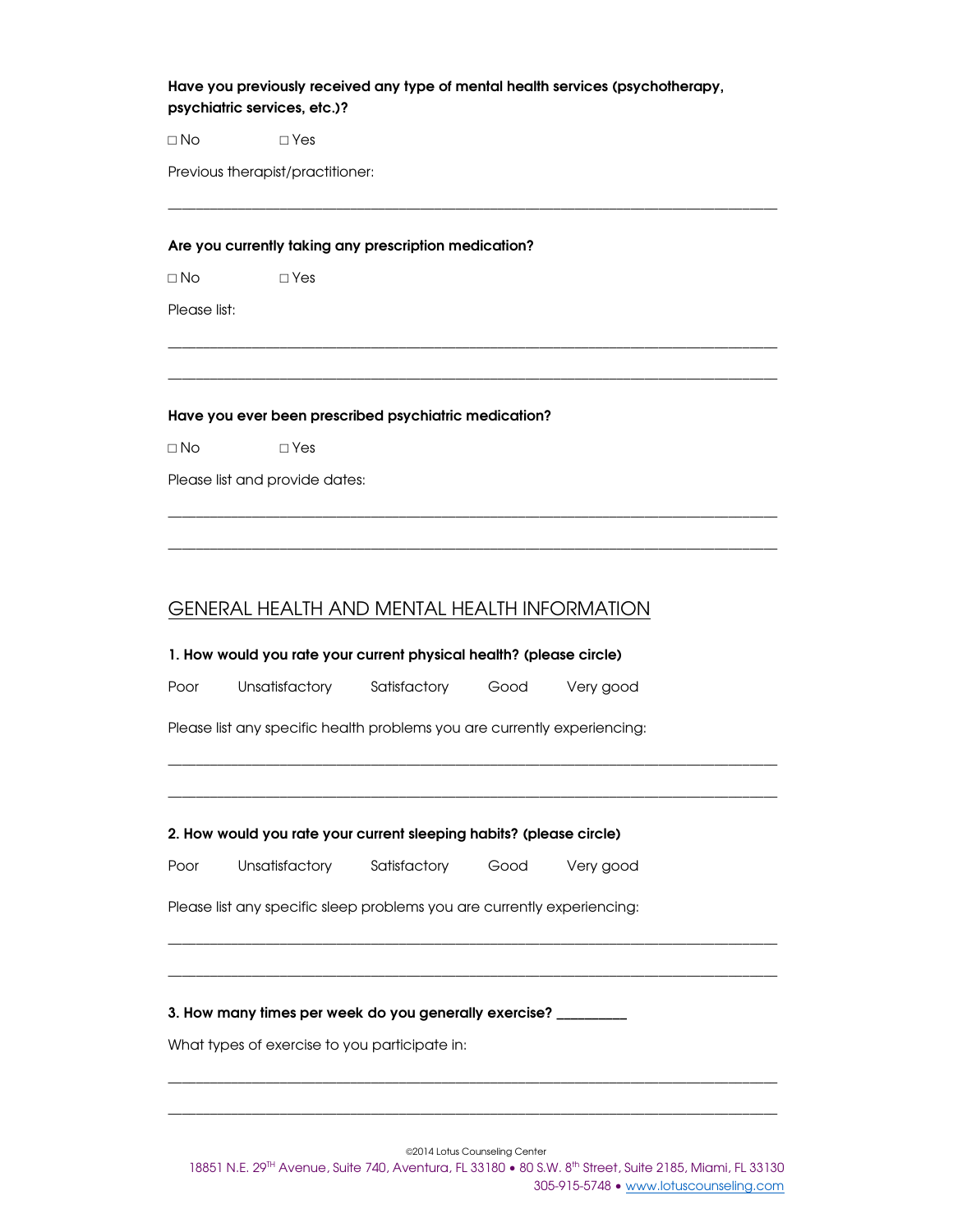## **4. Please list any difficulties you experience with your appetite or eating patterns:**

\_\_\_\_\_\_\_\_\_\_\_\_\_\_\_\_\_\_\_\_\_\_\_\_\_\_\_\_\_\_\_\_\_\_\_\_\_\_\_\_\_\_\_\_\_\_\_\_\_\_\_\_\_\_\_\_\_\_\_\_\_\_\_\_\_\_\_\_\_\_\_\_\_\_\_\_\_\_\_\_\_\_\_\_\_\_\_

\_\_\_\_\_\_\_\_\_\_\_\_\_\_\_\_\_\_\_\_\_\_\_\_\_\_\_\_\_\_\_\_\_\_\_\_\_\_\_\_\_\_\_\_\_\_\_\_\_\_\_\_\_\_\_\_\_\_\_\_\_\_\_\_\_\_\_\_\_\_\_\_\_\_\_\_\_\_\_\_\_\_\_\_\_\_\_

\_\_\_\_\_\_\_\_\_\_\_\_\_\_\_\_\_\_\_\_\_\_\_\_\_\_\_\_\_\_\_\_\_\_\_\_\_\_\_\_\_\_\_\_\_\_\_\_\_\_\_\_\_\_\_\_\_\_\_\_\_\_\_\_\_\_\_\_\_\_\_\_\_\_\_\_\_\_\_\_\_\_\_\_\_\_\_

\_\_\_\_\_\_\_\_\_\_\_\_\_\_\_\_\_\_\_\_\_\_\_\_\_\_\_\_\_\_\_\_\_\_\_\_\_\_\_\_\_\_\_\_\_\_\_\_\_\_\_\_\_\_\_\_\_\_\_\_\_\_\_\_\_\_\_\_\_\_\_\_\_\_\_\_\_\_\_\_\_\_\_\_\_\_\_

#### **5. Are you currently experiencing overwhelming sadness, grief or depression?**

□ No □ Yes

If yes, for approximately how long?

#### **6. Are you currently experiencing anxiety, panic attacks or have any phobias?**

□ No □ Yes

If yes, when did you begin experiencing this?

## **7. Are you currently experiencing any chronic pain?**

□ No □ Yes

If yes, please describe:

|  |  | 8. Do you drink alcohol more than once a week? $\Box$ No $\Box$ Yes |  |  |
|--|--|---------------------------------------------------------------------|--|--|
|--|--|---------------------------------------------------------------------|--|--|

**9. How often do you engage recreational drug use?**

□ Daily □ Weekly □ Monthly □ Infrequently □ Never

### **10. Are you currently in a romantic relationship?**

□ No □ Yes

If yes, for how long? \_\_\_\_\_\_\_\_\_\_\_\_\_\_\_\_\_\_

On a scale of 1-10, how would you rate your relationship? \_\_\_\_\_\_\_\_\_

## **11. What significant life changes or stressful events have you experienced recently:**

\_\_\_\_\_\_\_\_\_\_\_\_\_\_\_\_\_\_\_\_\_\_\_\_\_\_\_\_\_\_\_\_\_\_\_\_\_\_\_\_\_\_\_\_\_\_\_\_\_\_\_\_\_\_\_\_\_\_\_\_\_\_\_\_\_\_\_\_\_\_\_\_\_\_\_\_\_\_\_\_\_\_\_\_\_\_\_

\_\_\_\_\_\_\_\_\_\_\_\_\_\_\_\_\_\_\_\_\_\_\_\_\_\_\_\_\_\_\_\_\_\_\_\_\_\_\_\_\_\_\_\_\_\_\_\_\_\_\_\_\_\_\_\_\_\_\_\_\_\_\_\_\_\_\_\_\_\_\_\_\_\_\_\_\_\_\_\_\_\_\_\_\_\_\_

\_\_\_\_\_\_\_\_\_\_\_\_\_\_\_\_\_\_\_\_\_\_\_\_\_\_\_\_\_\_\_\_\_\_\_\_\_\_\_\_\_\_\_\_\_\_\_\_\_\_\_\_\_\_\_\_\_\_\_\_\_\_\_\_\_\_\_\_\_\_\_\_\_\_\_\_\_\_\_\_\_\_\_\_\_\_\_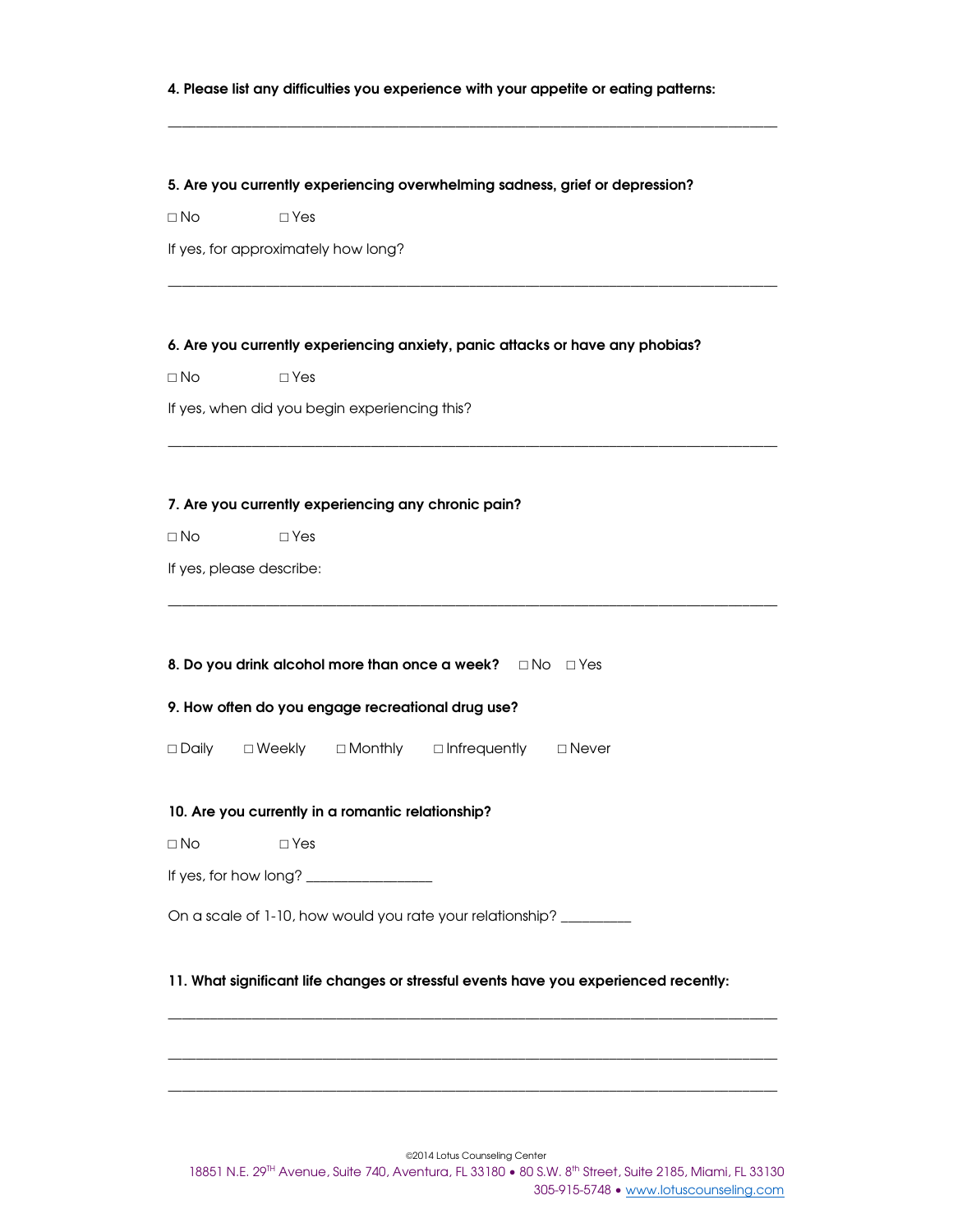## FAMILY MENTAL HEALTH HISTORY

In the section below identify if there is a family history of any of the following. If yes, please indicate the family member's relationship to you in the space provided (father, grandmother, uncle, etc.).

|                                      | <b>Please Circle</b> | <b>List Family Member</b>                                                                                             |
|--------------------------------------|----------------------|-----------------------------------------------------------------------------------------------------------------------|
| <b>Alcohol/Substance Abuse</b>       | yes / no             | <u> 1989 - Andrea Stadt Britain, amerikansk politiker (</u>                                                           |
| Anxiety                              | yes / no             | <u> 1989 - Johann John Stone, market fan it ferstjer fan it ferstjer fan it ferstjer fan it ferstjer fan it fers</u>  |
| <b>Depression</b>                    | yes / no             | the control of the control of the control of the control of the control of                                            |
| <b>Domestic Violence</b>             | yes / no             |                                                                                                                       |
| <b>Eating Disorders</b>              | yes / no             |                                                                                                                       |
| <b>Obesity</b>                       | yes / no             |                                                                                                                       |
| <b>Obsessive Compulsive Behavior</b> | yes / no             | <u> 1989 - Johann Harry Harry Harry Harry Harry Harry Harry Harry Harry Harry Harry Harry Harry Harry Harry Harry</u> |
| Schizophrenia                        | yes / no             |                                                                                                                       |
| <b>Suicide Attempts</b>              | yes / no             |                                                                                                                       |

## ADDITIONAL INFORMATION

\_\_\_\_\_\_\_\_\_\_\_\_\_\_\_\_\_\_\_\_\_\_\_\_\_\_\_\_\_\_\_\_\_\_\_\_\_\_\_\_\_\_\_\_\_\_\_\_\_\_\_\_\_\_\_\_\_\_\_\_\_\_\_\_\_\_\_\_\_\_\_\_\_\_\_\_\_\_\_\_\_\_\_\_\_\_

\_\_\_\_\_\_\_\_\_\_\_\_\_\_\_\_\_\_\_\_\_\_\_\_\_\_\_\_\_\_\_\_\_\_\_\_\_\_\_\_\_\_\_\_\_\_\_\_\_\_\_\_\_\_\_\_\_\_\_\_\_\_\_\_\_\_\_\_\_\_\_\_\_\_\_\_\_\_\_\_\_\_\_\_\_

\_\_\_\_\_\_\_\_\_\_\_\_\_\_\_\_\_\_\_\_\_\_\_\_\_\_\_\_\_\_\_\_\_\_\_\_\_\_\_\_\_\_\_\_\_\_\_\_\_\_\_\_\_\_\_\_\_\_\_\_\_\_\_\_\_\_\_\_\_\_\_\_\_\_\_\_\_\_\_\_\_\_\_\_\_

\_\_\_\_\_\_\_\_\_\_\_\_\_\_\_\_\_\_\_\_\_\_\_\_\_\_\_\_\_\_\_\_\_\_\_\_\_\_\_\_\_\_\_\_\_\_\_\_\_\_\_\_\_\_\_\_\_\_\_\_\_\_\_\_\_\_\_\_\_\_\_\_\_\_\_\_\_\_\_\_\_\_\_\_\_

\_\_\_\_\_\_\_\_\_\_\_\_\_\_\_\_\_\_\_\_\_\_\_\_\_\_\_\_\_\_\_\_\_\_\_\_\_\_\_\_\_\_\_\_\_\_\_\_\_\_\_\_\_\_\_\_\_\_\_\_\_\_\_\_\_\_\_\_\_\_\_\_\_\_\_\_\_\_\_\_\_\_\_\_\_

## **1. Are you currently employed?**

□ No □ Yes

If yes, what is your current employment situation?

Do you enjoy your work? Is there anything stressful about your current work?

## **2. Do you consider yourself to be spiritual or religious?** □ No □ Yes

If yes, describe your faith or belief:

©2014 Lotus Counseling Center

18851 N.E. 29<sup>TH</sup> Avenue, Suite 740, Aventura, FL 33180 • 80 S.W. 8<sup>th</sup> Street, Suite 2185, Miami, FL 33130 305-915-5748 • www.lotuscounseling.com